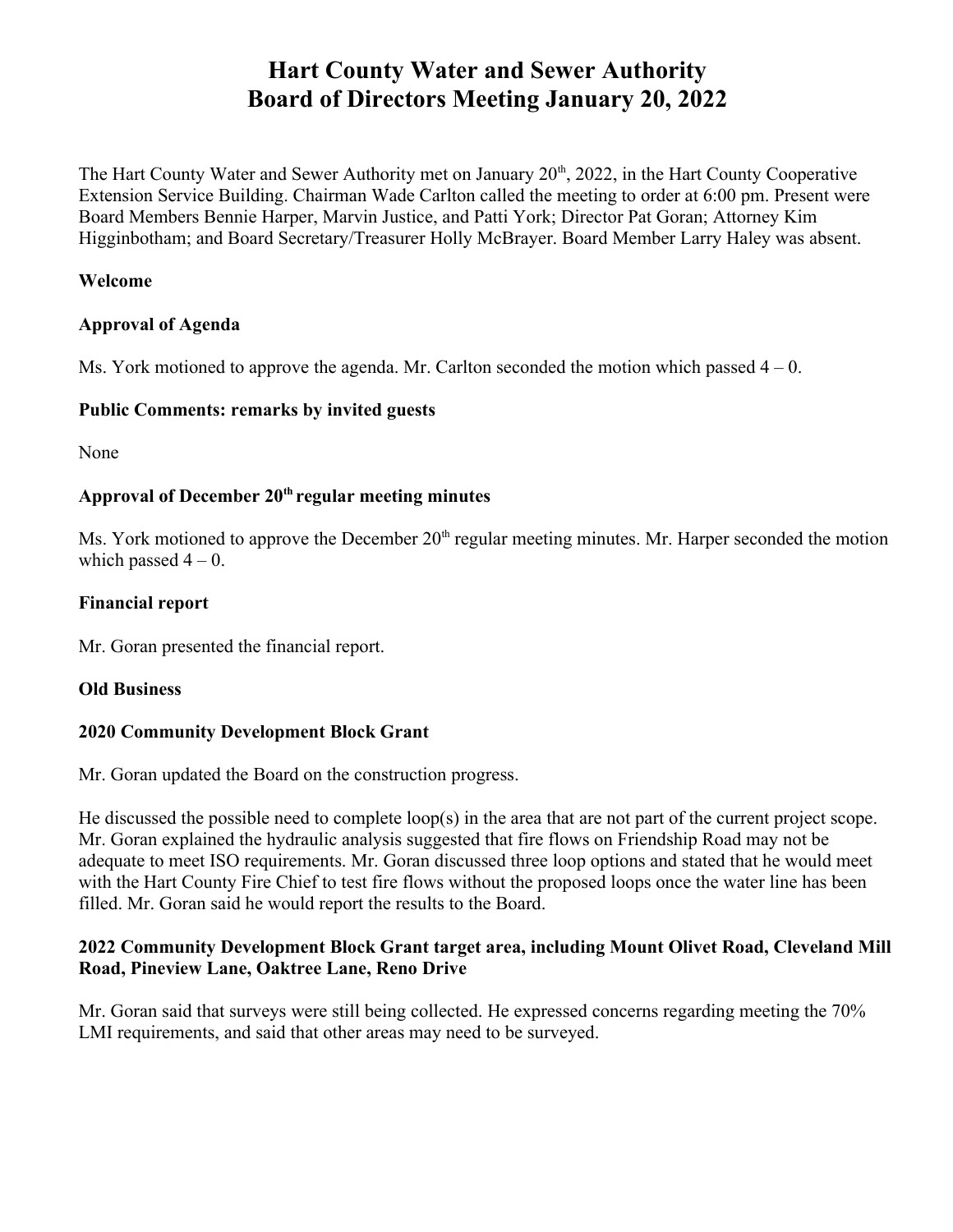#### **New Business**

### **City of Royston proposed wholesale water price increase**

Mr. Goran recommended accepting the proposed rate increase from \$2.15 to \$2.30 since rates had not been increased since the agreement was signed in 2010. He reminded the Board that Royston was the highest cost water supplier and that they had recently requested that HCWSA use less water than contractually agreed upon.

Mr. Goran added that Royston had also recently expressed an interest in purchasing water from HCWSA. The Board consensus was favorable to considering selling water to Royston.

Mr. Justice motioned to accept the proposed rate increase from the City of Royston. Ms. York seconded the motion which passed  $4 - 0$ .

## **Request for water service – Mattie's Orchard/Player's Lane**

Mr. Goran informed the Board of the most recent water service request on Player's Lane. He stated that signed commitment letters had been received from 7 of the 9 total parcels. Mr. Goran stated that he felt confident that the cost of the project would be less than \$21,000.

He stated that he had reached out to the Gordon Law Firm to prepare a detailed easement agreement for the Homeowners' Association to sign before construction began. Ms. Higginbotham stated her concerns regarding legal road ownership of Player's Lane.

Mr. Justice motioned to proceed with the project contingent upon the cost not to exceed \$20,000 to be paid for with SPLOST funds and receiving the signed easement agreement. Mr. Harper seconded the motion which passed  $4 - 0$ .

#### **Director's Comments**

Mr. Goran stated that three Board members' terms were expiring in February: Bennie Harper, Marvin Justice, and Patti York. Each expressed an interest to reapply.

Mr. Goran informed the Board that he had been asked to attend the next Board of Commissioners meting specifically to discuss the subdivision ordinance which was currently under review by the BOC.

Mr. Goran informed the Board of a potential subdivision water service request on Scott Mill Road which would be approximately within 1,000 feet of an existing HCWSA water line. He stated that the subdivision had not yet been presented to the Hart County Board of Commissioners.

## **Members' Comments**

None

# **Upcoming Meeting – Monday, February 21st, 2022 and Monday, March 21st, 2022**

The next Board meetings will be held on Monday, February 21<sup>st</sup>, 2022, and Monday, March 21<sup>st</sup>, 2022 at the Authority's office.